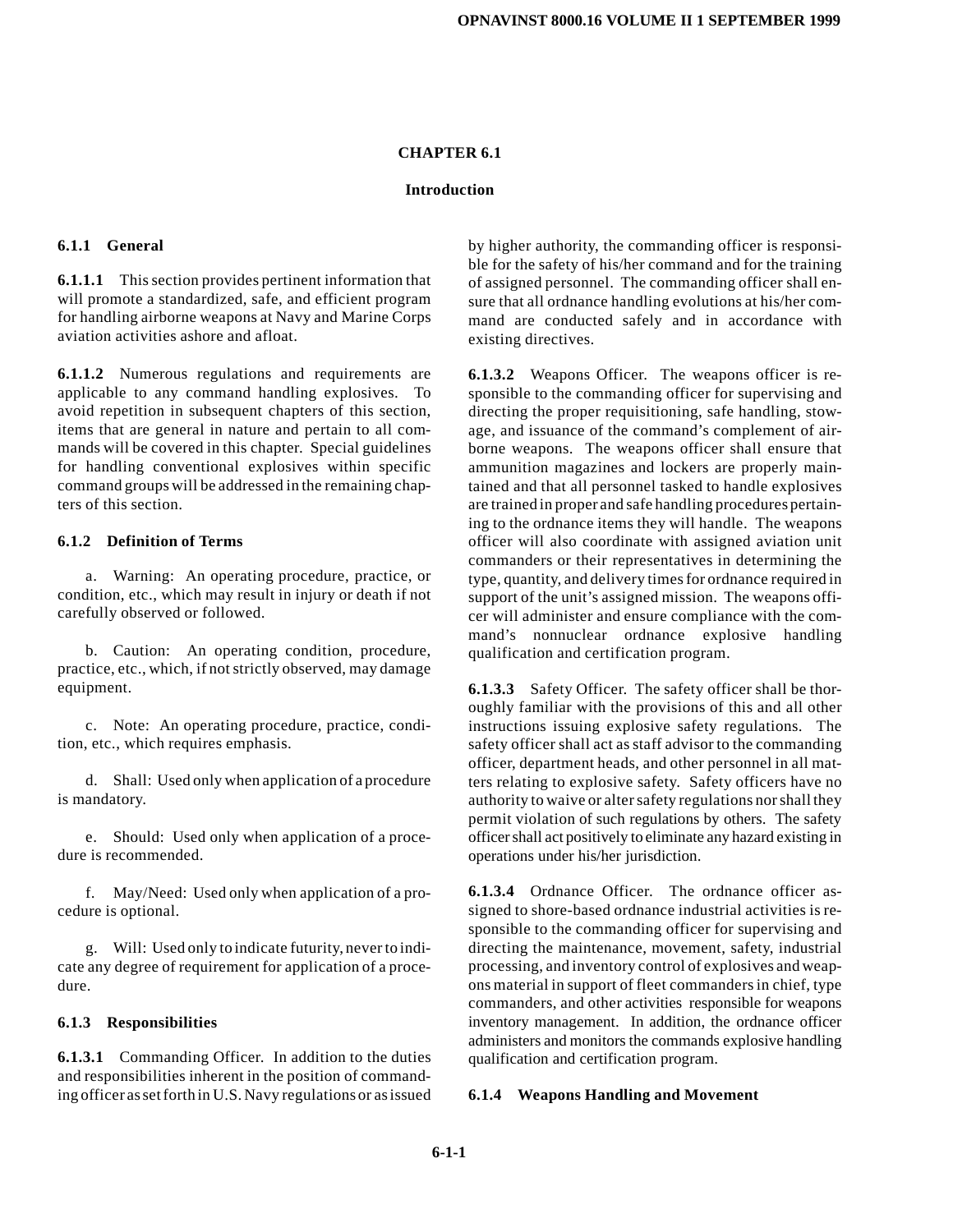**6.1.4.1** Weapons handling evolutions introduce a degree of risk and require careful planning and preparation. The necessity to train for and conduct combat operations requires the acceptance of certain risks which cannot be avoided in the handling of explosive weapons. Commanding officers shall continually weigh the requirement to conduct each weapons evolution against the additional risk that is being interjected and accept only those evolutions in which the need clearly outweighs the risk.

**6.1.4.2** The presence of explosives outside designated magazines increases the danger of a fire or explosion. The greater the quantities of weapons involved, the greater the risk. To minimize the risk, only that quantity of weapons required to sustain operations shall be exposed.

**6.1.4.3** Breakout and movement of ordnance requires preplanning and close coordination between the weapons department and receiving activities. Prior to commencement of explosive ordnance handling evolutions, all personnel concerned shall be thoroughly indoctrinated in the safety precautions applicable to the ordnance being handled. Lack of sufficient indoctrination shall result in an order to cease operations until such indoctrination is accomplished.

**6.1.4.4** A qualified and certified Safety Observer (SO) shall be designated and shall be present during all ordnance handling evolutions. This observer has the authority to stop any operation considered unsafe.

**6.1.4.5** Except as stated in paragraph 6.1.16, only trained and qualified personnel shall be permitted to take part in evolutions involving explosives. They shall be certified in accordance with OPNAVINST 8023.2C (NO-TAL) or MCO 8023.3 (NOTAL) and applicable type commander instructions.

**6.1.4.6** Only authorized equipment shall be used for handling ordnance. All cranes, trucks, slings, strongbacks, etc., shall be inspected for completeness and proper condition prior to each day's use. Each piece of equipment shall be properly marked or tagged showing safe working load and the date of last weight testing. Equipment with expired test dates shall not be used.

**6.1.4.7** Weapons arming and dearming shall be conducted in designated arming and dearming areas. When forward firing weapons are involved, and the Naval Air Systems Command weapons and stores loading manual and checklist so require, the area ahead of the aircraft shall

be cleared and maintained clear until completion of the arming and dearming.

**6.1.4.8** Arming and dearming shall be conducted only while the aircraft is at a complete stop and control of that aircraft has been turned over to the arming and dearming supervisor. All arming and dearming signals shall be in accordance with applicable Naval Air Training and Operating Procedures Standardization (NATOPS) manuals and figure 6-1-1. Signal wands used for night operations shall be marked or taped in accordance with figure 6-1-2. If a conflict exists between the instruction and the applicable NATOPS, the NATOPS manual shall take precedence.

# **6.1.5 Explosives Handling Personnel Qualification and Certification (Qual/Cert) Program**

**6.1.5.1** The ordnance explosives handling personnel qualification and certification program was initiated as a means of standardizing the qualifications of those personnel whose duties require them to participate in any evolution involving explosive material.

**6.1.5.2** All personnel, military and civilian, engage in or tasked to engage in handling explosives shall be qualified in accordance with OPNAVINST 8023.2C (NOTAL), COM-NAVSURFPACINST 8023.5C (NOTAL), COMNAVSUR-FLANTINST 8023.4G (NOTAL), COMNAVRESFORINST 8023.1F (NOTAL), COMNAV-AIRLANTINST 8023.5G (NOTAL), COMNAVAIRPA-CINST 8023.3F (NOTAL), CNATRAINST 8023.1E (NOTAL) and/or MCO 8023.3 (NOTAL).

**6.1.5.3** All personnel in the naval vessel tasked to handle explosive ordnance shall be thoroughly trained, qualified, and certified in accordance with OPNAVINST 8023.2C (NOTAL) and applicable type commander instructions prior to engaging in any evolution in which explosives are involved.

**6.1.5.4** Certification of Marine Corps ordnance personnel, prior to embarking aboard amphibious aviation ships, is the responsibility of the Marine squadron commander. Certification of the ships force Navy and Marine Corps aviation ordnance handling team shall be made by the ship's commanding officer following satisfactory demonstration of all aspects of ordnance handling evolutions during amphibious refresher training exercises. The certification shall be made after the satisfactory results of the aviation ordnance safety survey have been reported to the ships commanding officer and prior to authorizing live ordnance evolutions.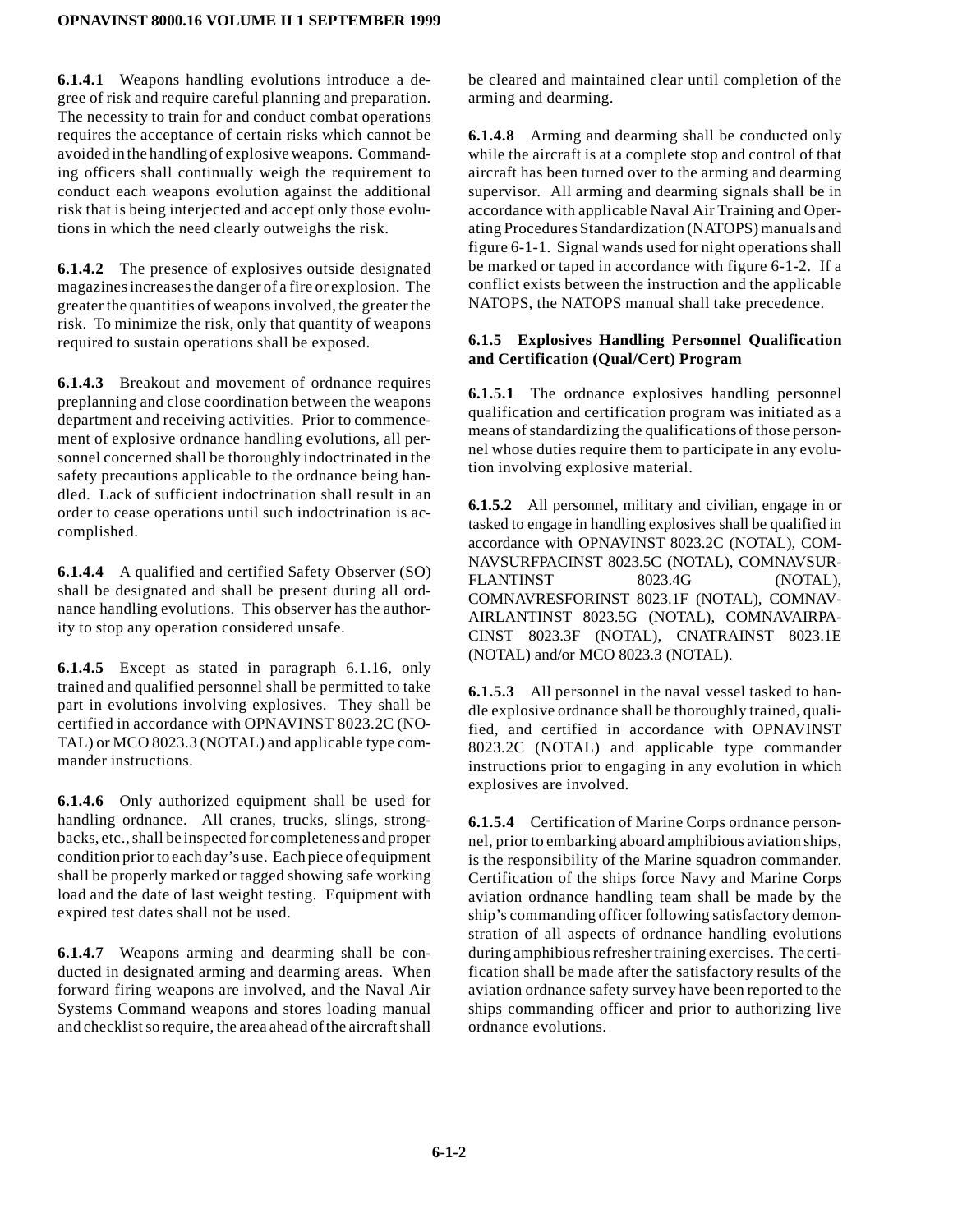| <b>Arming Signals</b>                                                                                  |                                                                          |                                                                   |                                                                                                                                                                                                                                                                             |  |  |
|--------------------------------------------------------------------------------------------------------|--------------------------------------------------------------------------|-------------------------------------------------------------------|-----------------------------------------------------------------------------------------------------------------------------------------------------------------------------------------------------------------------------------------------------------------------------|--|--|
| Signal                                                                                                 |                                                                          | Meaning                                                           | Response                                                                                                                                                                                                                                                                    |  |  |
| Day                                                                                                    | Night                                                                    |                                                                   |                                                                                                                                                                                                                                                                             |  |  |
| Arming Supervisor:<br>1.<br>Hands overhead with fin-<br>ger tips touching.                             | RED banded wands<br>overhead with tips<br>touching.                      | Pilot/Copilot/NFO:<br>Check all armament<br>switches OFF or SAFE. | Pilot/Copilot/NFO: Raise both<br>hands into view of arming<br>supervision after or checking<br>switch positions. (Hands<br>remain in view during check<br>and hookup.)                                                                                                      |  |  |
| Arming Supervisor: One<br>2.<br>hand overhead; point to<br>arming crew-members<br>with other hand.     | Same as day but with<br>RED banded wands.                                | Arming Crew:<br>Perform stray voltage<br>checks.                  | Arming Crew:<br>Give "thumbs up" to arming<br>supervisor if no stray voltage<br>exits. "Thumbs down" indi-<br>cates stray voltage problems.<br>Night: Vertical sweep with<br>flashlight indicates no stray<br>voltage. Horizontal sweep<br>indicates stray voltage.         |  |  |
| Arming Supervisor:<br>3.<br>Raise fist, extended<br>upward to meet horizon-<br>tal palm of other hand. | Form a tee with RED<br>banded wands.                                     | Arming Crew:<br>Arms weapons (as<br>applicable).                  | Arming Crew:<br>Give arming supervisor<br>"thumbs up" when arming<br>completed and clear immediate<br>area. "Thumbs down" if mal-<br>function exists.<br>Night: Vertical sweep with<br>flashlight indicates arming<br>completed. Horizontal sweep<br>indicates malfunction. |  |  |
| Arming Supervisor:<br>4.<br>Raise both hands with<br>fingers pointing to sound<br>attenuators.         | Same as day. Tips<br>of RED band wands<br>touching sound<br>attenuators. | Arming Crew:<br>Perform missile check.                            | Pilot: Give arming supervisor<br>"thumbs up" if tone is heard.<br>"Thumbs down" if no tone.<br>Night: Vertical sweep with<br>flashlight indicating good tone<br>or horizontal sweep with flash-<br>light indicating no tone.                                                |  |  |
| Note                                                                                                   |                                                                          |                                                                   |                                                                                                                                                                                                                                                                             |  |  |

The applicable signal given by the arming/safing supervisor should be held in the position shown until that particular evolution (e.g., arming, safing, stray voltage) is completed.

# **Figure 6-1-1. Aircraft Arming and Safing Signals**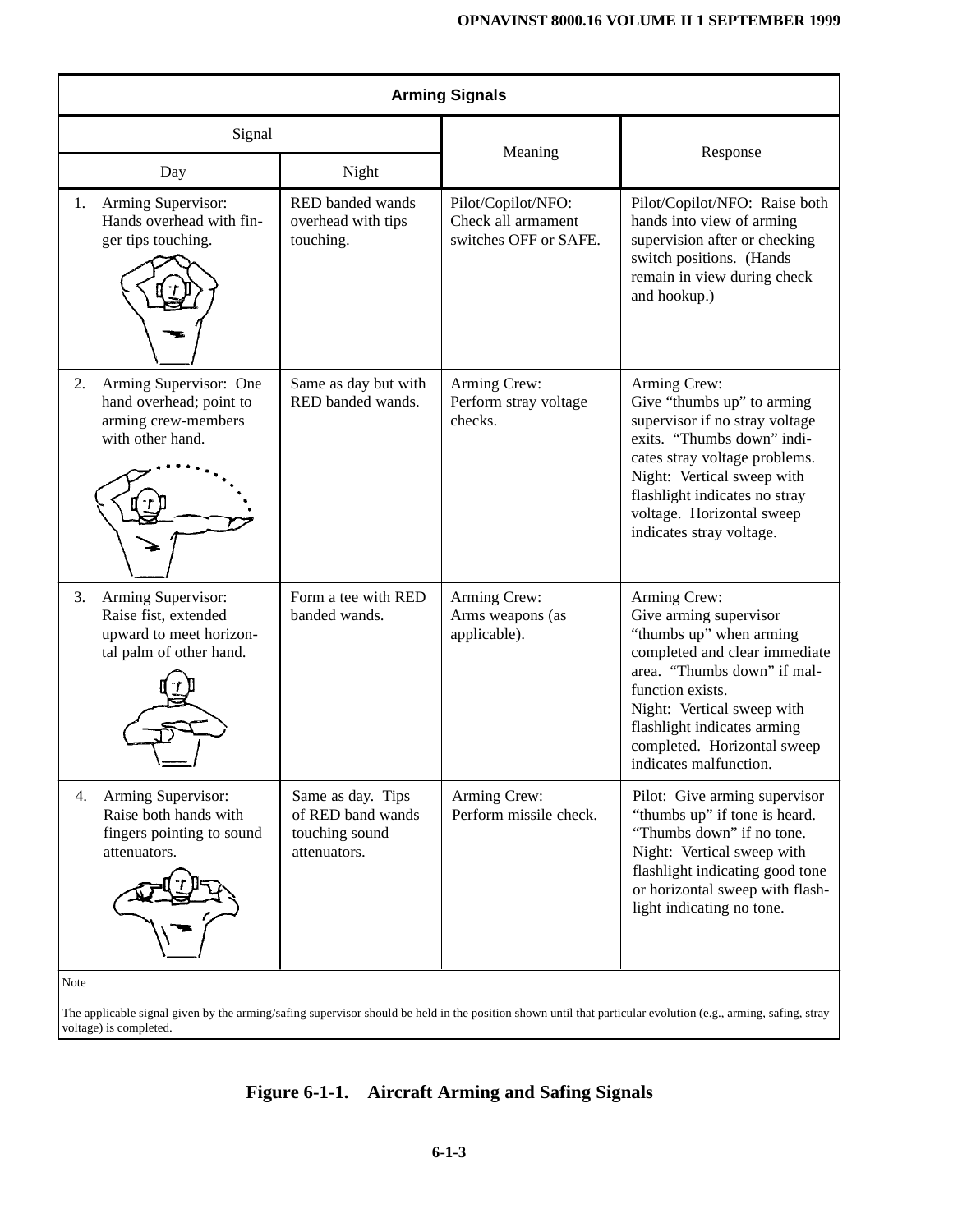| <b>Arming Signals</b> |                                                                                                                       |                                                                                                                 |                                                                           |                                                                                                                     |  |
|-----------------------|-----------------------------------------------------------------------------------------------------------------------|-----------------------------------------------------------------------------------------------------------------|---------------------------------------------------------------------------|---------------------------------------------------------------------------------------------------------------------|--|
| Signal                |                                                                                                                       | Meaning                                                                                                         |                                                                           |                                                                                                                     |  |
|                       | Day                                                                                                                   | Night                                                                                                           |                                                                           | Response                                                                                                            |  |
| 5.                    | Arming Supervisor:<br>Insert finger of one hand<br>into clenched fist of other<br>hand and give extracting<br>motion. | Touch tips of RED<br>banded wands in front<br>of body. Then move<br>one wand laterally in<br>a sweeping motion. | Arming Crew:<br>Remove bomb rack/<br>pylon safety pins.                   | Arming Crew:<br>Shows pins to arming supervi-<br>sor and clear immediate area.<br>Night: Same as signal 3<br>above. |  |
| 6.                    | Arming Supervisor: Give<br>Pilot<br>(a) Thumbs up.                                                                    | (a) Vertical sweep<br>with RED banded<br>wand.                                                                  | Pilot:<br>(a) Aircraft armed and<br>all personnel and<br>equipment clear. | Pilot:<br>(a) Acknowledge with<br>similar signal.                                                                   |  |
|                       | (b) Thumbs down.                                                                                                      | (b) Horizontal sweep<br>with RED banded<br>wand.                                                                | (b) Aircraft down for<br>weapons.                                         | (b) Acknowledge with similar<br>signal.                                                                             |  |
| 7.                    | Arming Supervisor/<br>Observer: Crossed arms<br>overhead, fists clenched.                                             | Crossed standard<br>RED wands held<br>overhead.                                                                 | Suspend all arming/<br>safety operations on<br>aircraft.                  | Suspend arming and await fur-<br>ther instructions.                                                                 |  |

# **Figure 6-1-1. Aircraft Arming and Safing Signals (Cont'd)**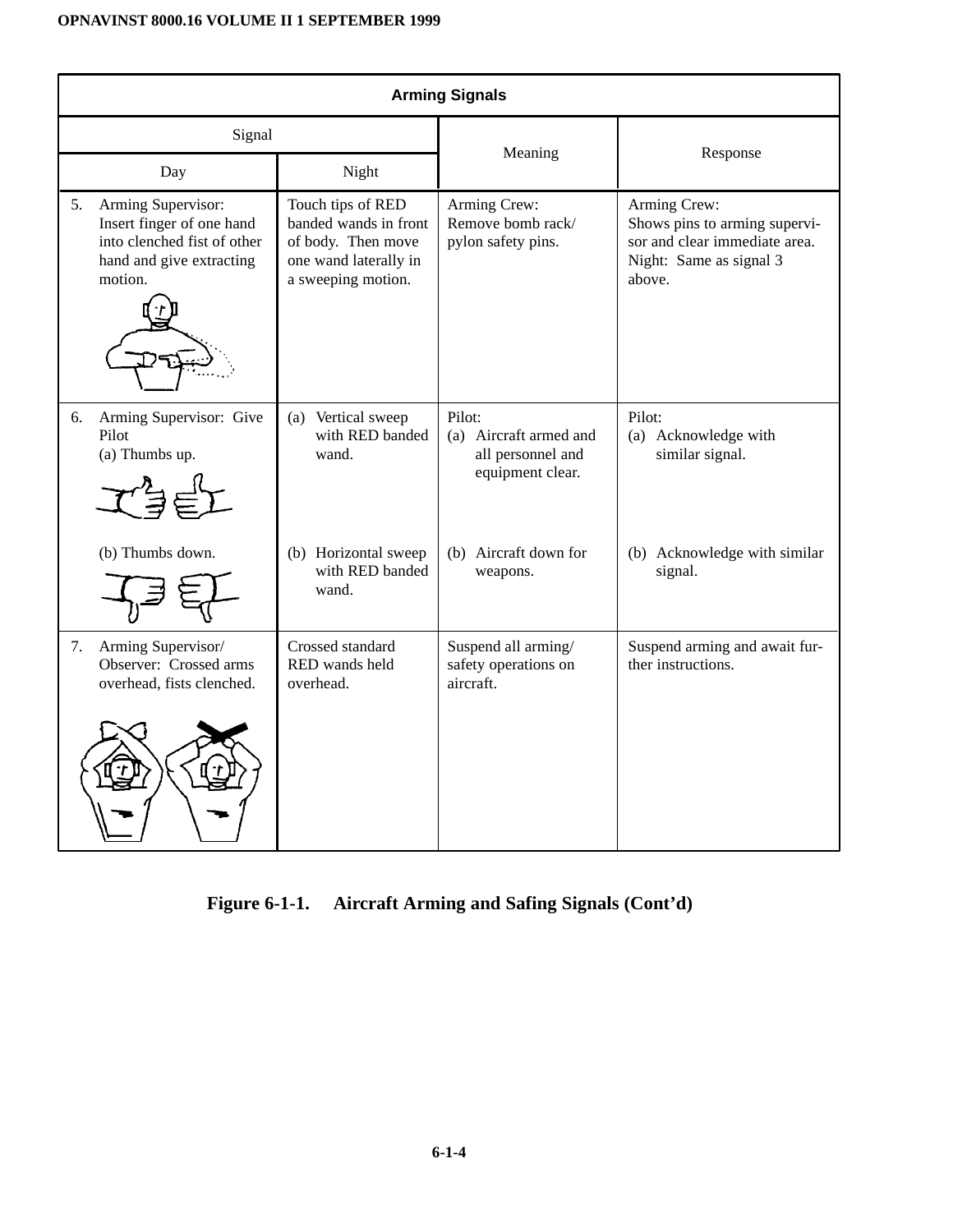| <b>Arming Signals</b>                                                                            |                                                             |                                                                     |                                                                                                                                                                              |  |  |  |
|--------------------------------------------------------------------------------------------------|-------------------------------------------------------------|---------------------------------------------------------------------|------------------------------------------------------------------------------------------------------------------------------------------------------------------------------|--|--|--|
| Signal                                                                                           |                                                             | Meaning                                                             | Response<br>Pilot/Copilot/NFO:<br>Raise both hands into view of<br>safing supervisor after check-<br>ing switch position (Hands<br>remain in view during safing.)            |  |  |  |
| Day<br>Safing Supervisor: Hands<br>1.<br>overhead with finger tips<br>touching.                  | Night<br>RED banded wands<br>overhead with tip<br>touching. | Pilot/Copilot/NFO:<br>Check all armament<br>switches OFF or SAFE.   |                                                                                                                                                                              |  |  |  |
| Safing Supervisor:<br>2.<br>One hand overhead, point<br>to safing crewmember<br>with other hand. | Safing as day but with<br>RED banded wands.                 | Safing Crew:<br>Safe weapons (as<br>applicable).                    | Safing Crew:<br>After safing, give safing super-<br>visor "thumbs up" and move<br>clear of aircraft.<br>Night: Vertical sweep with<br>flashlight when safing is<br>complete. |  |  |  |
| Safing Supervisor/<br>3.<br>Observer: Crossed arms<br>overhead, fists clenched.                  | Crossed standard<br>RED wands held<br>overhead.             | Suspend all arming/<br>safety operations on<br>aircraft.            | Suspended safing and await<br>further instructions.                                                                                                                          |  |  |  |
| Safing Supervisor: Give<br>4.<br>pilot "thumbs up."                                              | Vertical sweep with<br>RED banded wand.                     | Pilot:<br>Aircraft is safed and<br>crew and equipment are<br>clear. | Pilot:<br>Acknowledge with similar<br>signal.                                                                                                                                |  |  |  |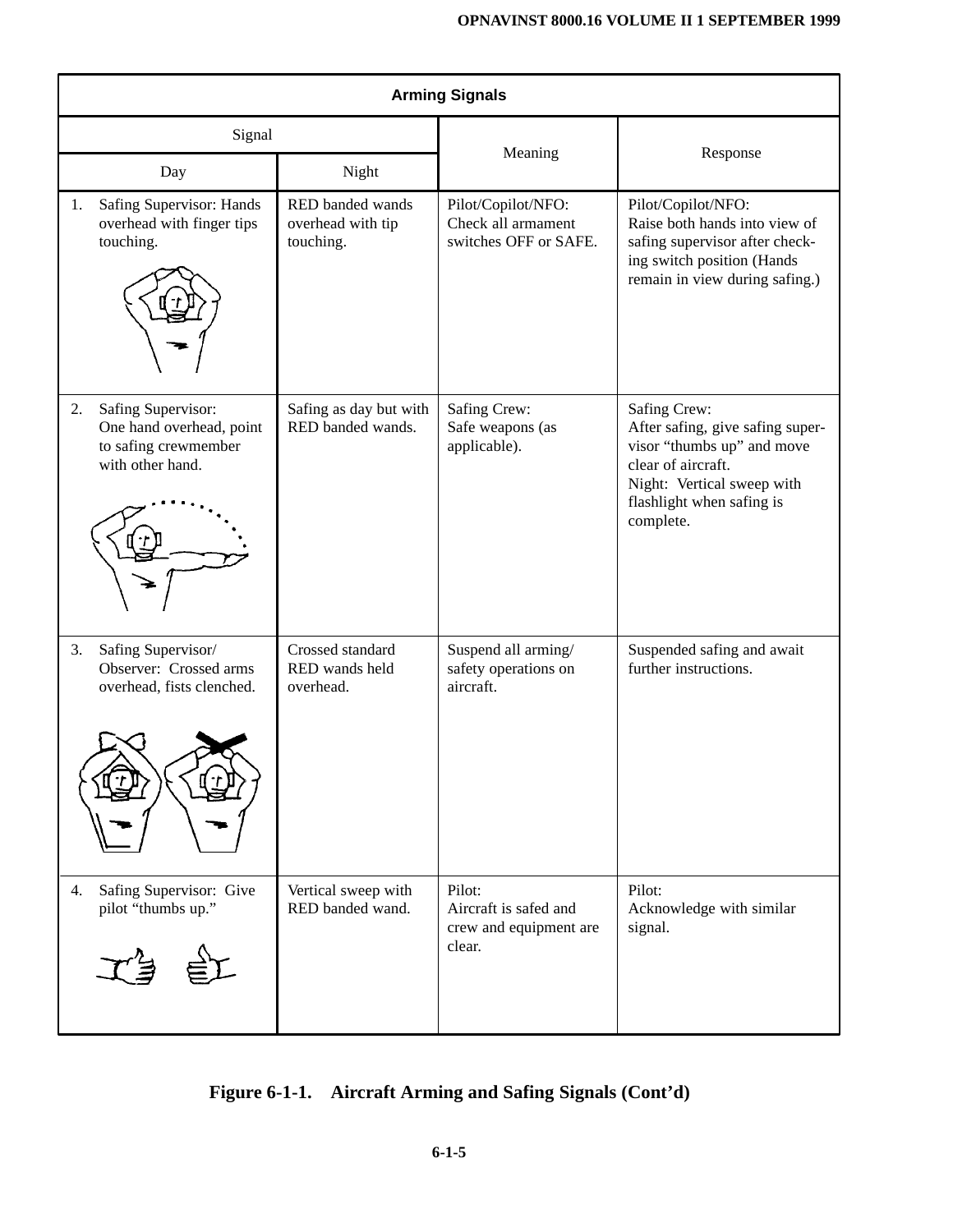| <b>Standard Signals Wands</b>                                                                                                                                                |            |                |                      |  |
|------------------------------------------------------------------------------------------------------------------------------------------------------------------------------|------------|----------------|----------------------|--|
| Personnel                                                                                                                                                                    | Color      | No.            | Type                 |  |
| <b>Ordnance Arming Crew</b>                                                                                                                                                  | <b>RED</b> | 1              | Stubby<br>Banded*    |  |
| Ordnance Arming/<br>Safety Supervisor                                                                                                                                        | <b>RED</b> | $\overline{2}$ | Standard<br>Banded** |  |
| *One 3/4-inch band on the cone (plastic electricians tape is recommended)<br>** Two 3/4-inch bands spaced equidistant on the cone (plastic electricians tape is recommended) |            |                |                      |  |

**Figure 6-1-2. Standard Signal Wands**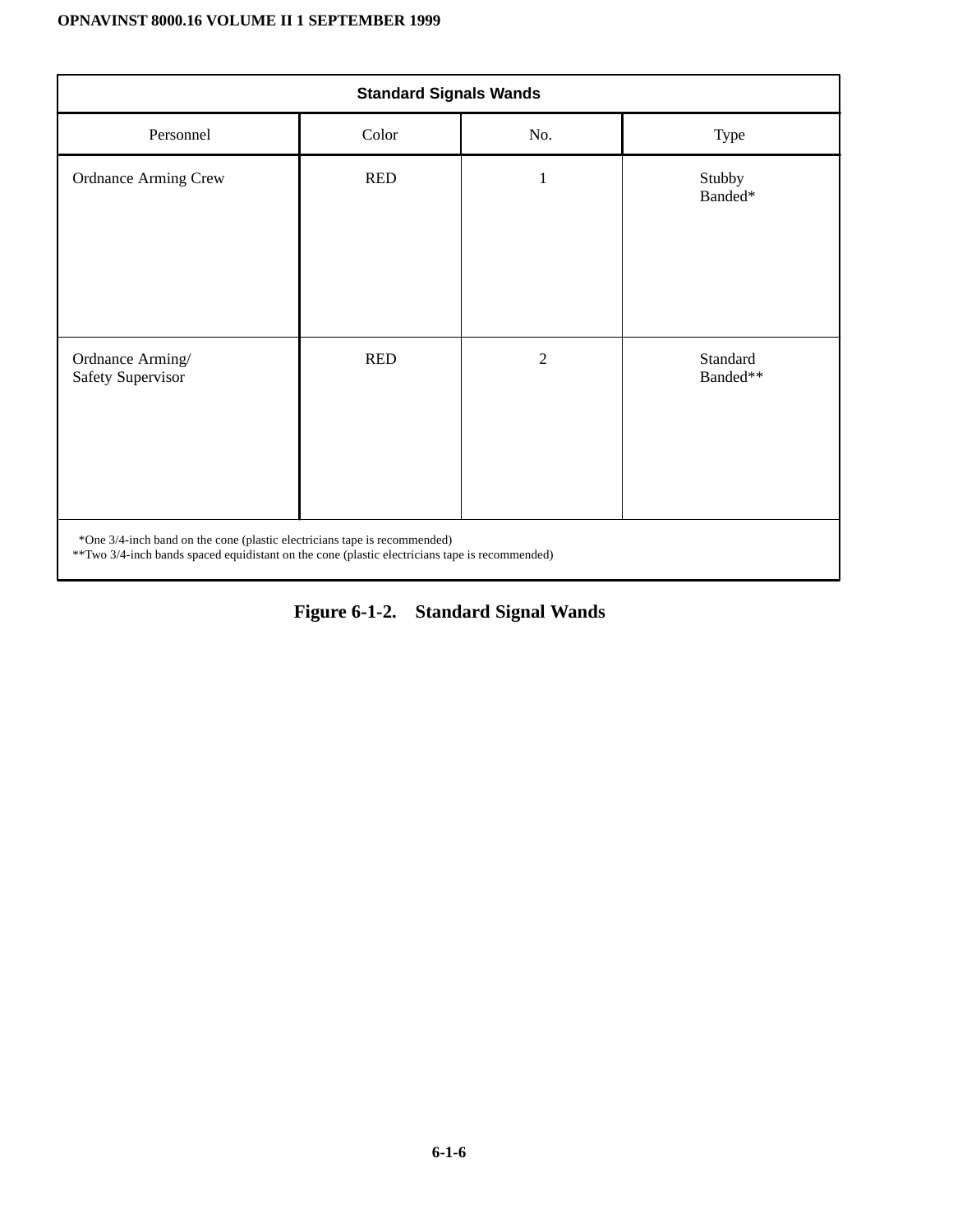**6.1.6 Explosive Mishap Investigations and Reporting.** There is a high potential for mishaps involving explosives. Accordingly, requirements for reporting explosive mishaps are more stringent than for other kinds of accidents and incidents. All accidents, incidents, or malfunctions involving nonnuclear explosives, explosive ordnance, chemical agents, and ordnance materials shall be reported. Explosive mishap reports are to be submitted in accordance with Volume I Chapter 4.6 and OPNA-VINST 5102.1C.

#### **6.1.7 Arms, Ammunition, and Explosives Security**

**6.1.7.1** Emphasis on Arms, Ammunition, and Explosives (AA&E) security has greatly increased in the last few years. Better locks, detection devices, materials, and training have been provided and new improvements are continuing to be developed; however, "the human factor" continues to be the weak link. The most effective single action is conscientious supervision.

**6.1.7.2** The Commander, Naval Ordnance Center (N72) manages the overall AA&E security program. OPNA-VINST 5530.13B Dept. of the Navy Physical Security Instruction for Conventional Arms, Ammunition and Explosives (AA&E) (Navy Security Instruction for Conventional AA&E) (NOTAL) provides guidance for implementation and operation of an individual command's AA&E security program.

**6.1.7.3** The security officer is the designated representative of the commanding officer responsible for planning, implementing, enforcing, and supervising the physical security and loss prevention programs of the command.

**6.1.8 Physical Security and Loss Prevention Program.** The physical security and loss prevention program is part of the overall security program at an activity. The physical security portion of the program is concerned with means and measures designed to safeguard personnel and protect property by preventing, detecting, and confronting acts of unauthorized access, espionage, sabotage, wrongful destruction, malicious damage, theft, pilferage, and other acts which would reduce to some degree the capability of the activity to perform its mission. Loss prevention is particularly concerned with preventing loss of supplies, tools, equipment, or other materials in use, storage, transit, and during the issue process. Concern is not only focused on the threat of criminal activity and acts of wrongdoing by forces external to the organizational unit, it is also specifically directed toward internal causes: theft and pilferage by those who have unauthorized access; inattention to physical security practices and procedures, and disregard for property controls and accountability. Physical security and loss prevention measures include instructions, procedures, plans, policies, agreements, systems, and resources committed and designed to safeguard personnel, protect property, and prevent losses, thereby enhancing readiness. OPNAVINST 5530.14B (Physical Security and Loss Prevention Manual) addresses physical security and loss prevention responsibilities.

#### **6.1.9 Hazards of Electromagnetic Radiation to Ordnance, Radiation Hazards, and Emission Control**

**6.1.9.1** Modern radio and radar transmitting equipment produce high intensity radio frequency fields. Radio frequency fields can cause premature activation of sensitive electro-explosive devices contained in ordnance systems and biological injury to personnel working in the vicinity of these radiating elements. Sparks or arcs caused by high intensity fields are a potential ignition source for fuel-air mixtures. The most susceptible periods are when explosive devices are outside their protective stowage or packaging and subjected to high intensity radiation. The effect of premature operation of explosive devices will vary depending upon the device initiated. The most likely effects are duds, loss of reliability, or in the case of rockets and flares, ignition of the propellant or illuminant. There is a low but finite possibility of warhead detonation. Therefore, it is necessary to positively control the electromagnetic radiation in areas where Hazards of Electromagnetic Radiation to Ordnance (HERO)-susceptible ordnance is being handled. A HERO or Radiation Hazard (RADHAZ) analysis shall be conducted at each activity to determine possible adverse interactions between transmitting devices and ordnance systems. Measurements shall be made in stowage areas, assembly areas, ordnance work areas, and all routes where ordnance will be handled.

**6.1.9.2** Each activity shall prepare or have in effect a HERO and Emission Control (EMCON) instruction delineating local HERO requirements and responsibilities. NAVSEA OP 3565/NAVAIR 16-1-529 (Electromagnetic Radiation Hazards to Ordnance, Personnel, Fuel, and Other Flammable Materials) prescribes detailed operating procedures and safety precautions which should be included in the command's HERO instruction. All personnel who handle or work in close proximity to HEROsusceptible materials will thoroughly familiarize themselves with the contents of NAVSEA OP 3565/NAV-AIR 16-1-529.

**6.1.9.3** Prior to commencing operations involving HERO-susceptible ordnance, personnel in charge shall ensure that the proper HERO and EMCON condition has been set and that appropriate and timely notification has been made to all concerned.

**6.1.9.4** The operations officer should review the command's HERO posture once every 5 years, or in the event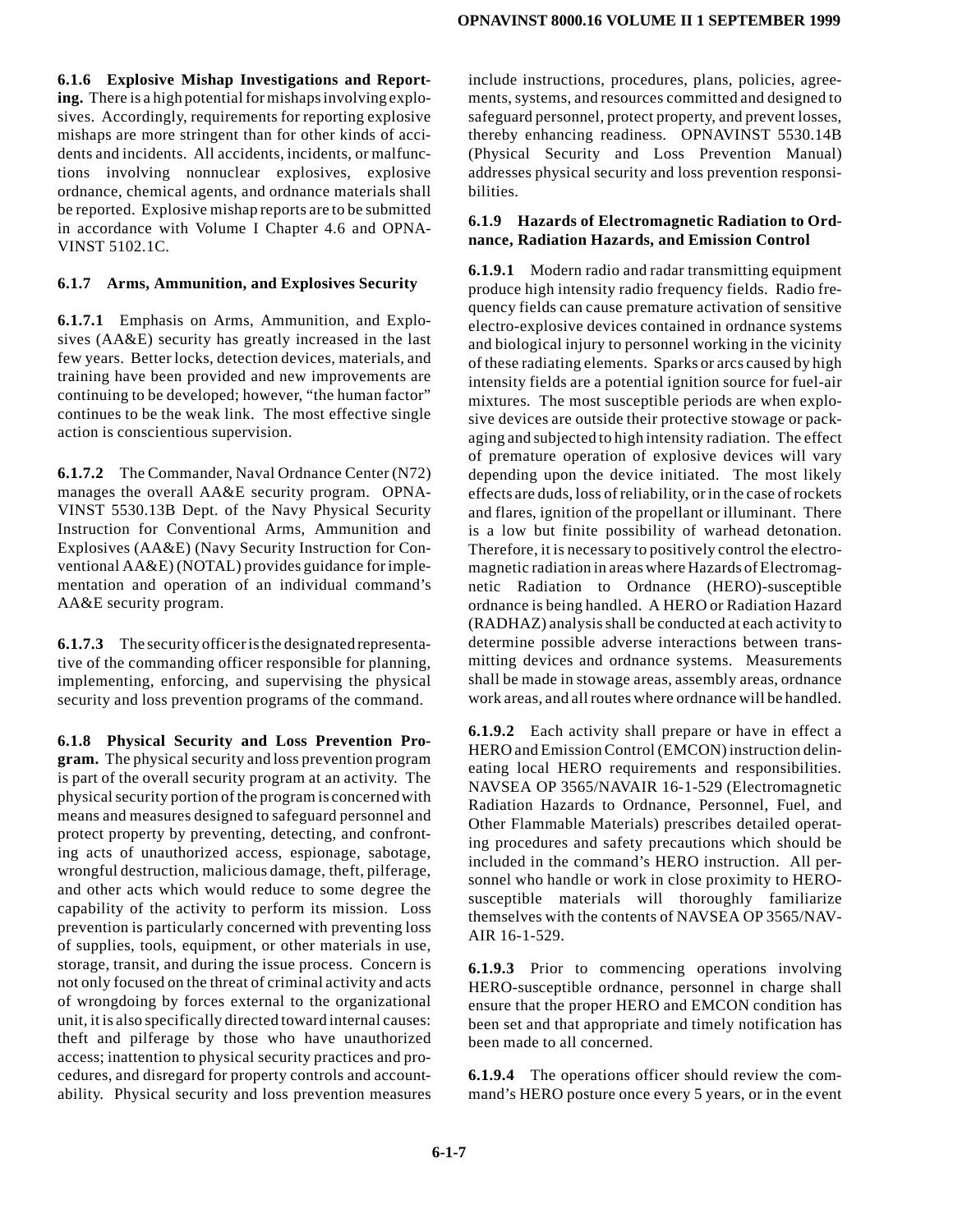there are major changes in the electronics suite, ordnance complement or handling procedures. Activities requiring information regarding their HERO/RADHAZ program or posture should contact the Naval Surface Warfare Center, Dahlgren, VA.

**6.1.10 Adverse Meteorological Disturbances.** Lightning, high winds, precipitation, and thunderstorms are atmospheric disturbances that have a varied impact on the safe handling of ordnance. It is incumbent upon the commanding officer to use prudent judgment in deciding to continue handling explosives when adverse environmental disturbances exist. When severe weather phenomena are forecast, security of ordnance shall take priority over all other storm preparation as delineated in the facilities severe weather bill.

## **6.1.11 Explosives Drivers**

**6.1.11.1** Operators of self-propelled vehicles and equipment (except weapons loaders) carrying explosives shall be trained and qualified as explosives drivers in accordance with NAVSEA OP 2239 (Driver's Handbook, Ammunition, Explosives, and Dangerous Materials) and will also be qualified and certified in the handling and movement of the family of explosives involved in accordance with OPNAVINST 8023.2C (NOTAL) or MCO 8023.3 (NOTAL) and applicable type commander instructions.

**6.1.11.2** Explosives drivers must meet the following minimum standards:

a. Be properly trained.

b. Be 18 years of age or older to operate motor vehicles transporting Hazardous Material on-station, explosives drivers shall be 21 years of age or over for off-station operations (except in the event of a national emergency).

c. Possess a valid state operator's permit.

d. Possess a U.S. Government motor vehicle operator's identification card (Standard Form OF346) with authorized equipment and the words "EXPLOSIVES DRIVER" inscribed on the reverse side.

e. Possess a current medical examiner's certificate.

**6.1.11.3** Operators of material handling equipment and weapons loaders shall be properly trained and are exempt from Standard Form 46 and state operators license requirements provided they have a valid ground support equipment operator's license for each specific type equipment they are authorized to operate.

## **6.1.12 Explosive Ordnance Disposal**

**6.1.12.1** The Explosive Ordnance Disposal (EOD) detachment serves as the principal advisor to the weapons officer on safety precautions and procedures to be followed in rendering safe explosives which may constitute a hazard to the command.

**6.1.12.2** Mission. The mission of the Navy EOD group/ unit/detachment is to provide the Department of the Navy with the capability for surface and underwater detection, identification, render safe, recovery, field and laboratory evaluation, and disposal of explosive ordnance which has been fired, dropped, launched, or placed in such a manner as to constitute a hazard to operation, installation, personnel, or material. The mission includes render safe and/or disposal of any ordnance items which have inadvertently become hazardous by damage or deterioration when the disposal of such items is beyond the capabilities of personnel normally assigned the responsibility for routine disposition. Refer to OPNAVINST 8027.6E for the mission and tasks of the EOD.

**6.1.12.3** Prior to deployment, EOD services and support shall be requested in accordance with applicable fleet commander in chief directives and type commander instructions.

# **6.1.13 Explosives Safety Waivers/Exemptions**

**6.1.13.1** If operational commitments necessitate deviation from prescribed ammunition stowage and handling regulations, a waiver or exemption shall be requested in accordance with OPNAVINST 8023.20E. Approval of this waiver or exemption must be received prior to deviating from established regulations. The following paragraphs excerpted from OPNAVINST 8023.20E have been amplified to facilitate the waiver/deviation request procedures. For more detailed information, refer to the basic instruction.

# **6.1.13.2** Definitions

a. Deviations. A departure from an established explosives safety rule or standard. For explosive safety applications, a deviation authorized by the Chief of Naval Operations (CNO) is considered to be a departure from Navy or Department of Defense criteria, but under strictly controlled and regulated conditions based upon compelling operational need.

b. Waiver. A deviation from mandatory explosive safety requirements approved for the purpose of tempo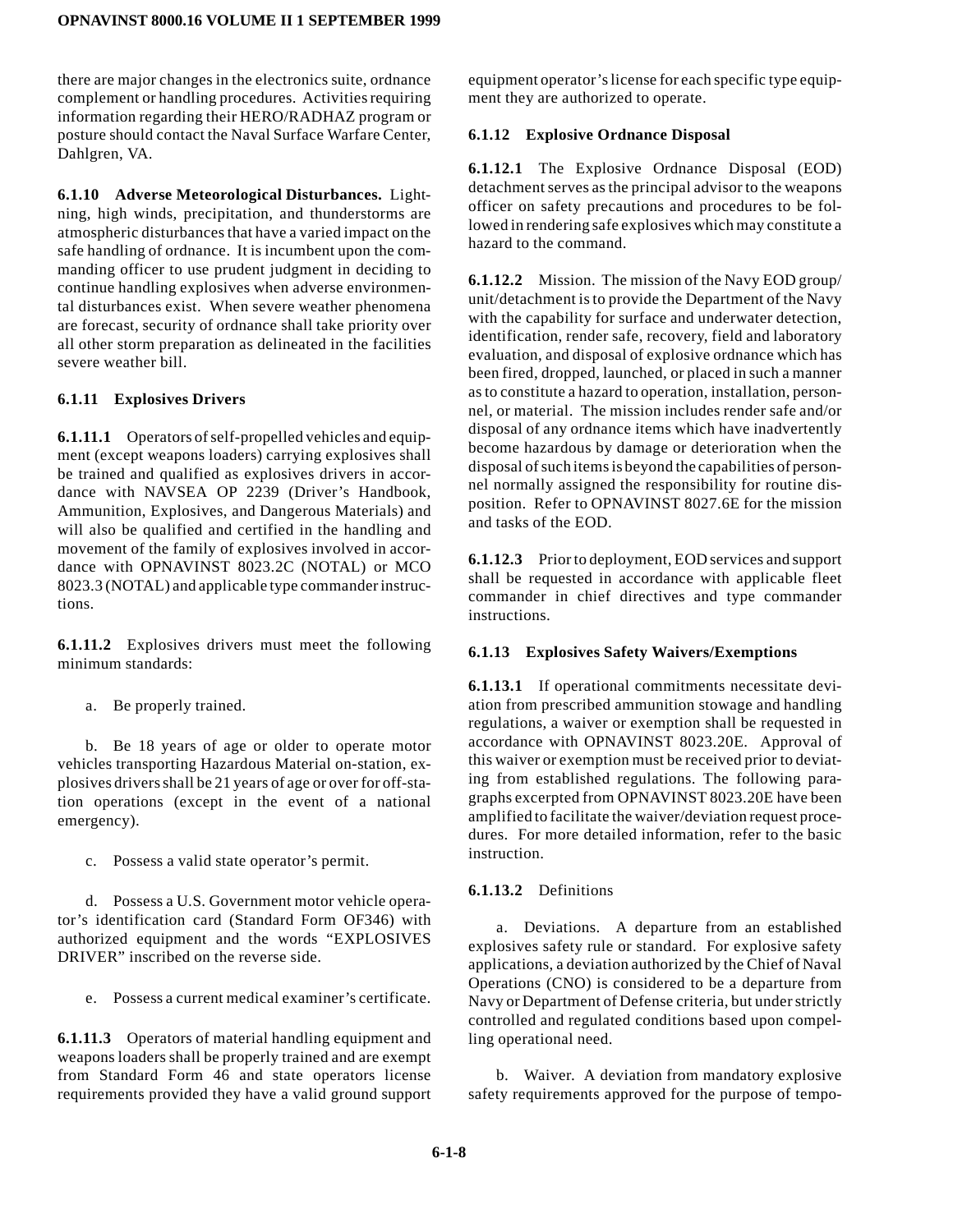rary satisfaction of recurring readiness or operational requirements. A waiver is issued pending the completion of corrective measures, generally for a maximum of two years.

c. Event Waiver. A deviation approved on a case basis for a particular evolution, issued for a limited period to meet a specific, nonrecurring readiness or operational requirement which cannot be satisfied otherwise.

d. Exemption. A deviation from mandatory explosive safety requirements approved for the purpose of longterm satisfaction of recurring readiness or operational requirements. Exemptions are generally issued for a maximum of 5 years, but will not be granted for a period in excess of that estimated for correction of the deficiency.

e. Operational Necessity. A situation of such compelling urgency that failure to grant a deviation from established safety criteria will have a deleterious impact on mission readiness.

**6.1.13.3** Explosives Safety Waiver/Exemption Submission. Commands identifying an urgent need for a waiver/ exemption shall submit a request to CNO (N411) in accordance with the procedures and formats prescribed in OPNAVINST 8023.20E. Figure 6-1-3 depicts the explosive safety waiver/exemption submission process. Figure 6-1-4 (Background Supplemental Information for U.S. Navy Explosive Safety Waiver/ Exemption) OPNAV 8023/4 shall be submitted by the requesting activity with all required information regarding the waiver/exemption.

**6.1.14 Conventional Weapons Safety Assistance Teams.** There are two conventional weapons safety assistance teams; one is assigned to the Pacific Fleet and one to the Atlantic Fleet. These teams are composed of specially trained, experienced ordnancemen who provide assistance to fleet activities in all areas of conventional ordnance handling, stowage, and safety. The teams are available to make visits to commands during periods of extensive explosive evolutions and predeployment training involving ordnance and other periods. Their assistance may be requested by individual units requiring or desiring assistance in any operational or training ordnance evolution. See COMNAVAIRPACINST 8020.3 (NOTAL).

#### **6.1.15 Static Displays**

**6.1.15.1** The use of live ordnance for purposes such as training, museum display, demonstrations, public functions, patriotic occasions or otherwise, is prohibited. Ordnance items used for such purposes shall be inserted in accordance with the activity standard operating procedure and shall be performed by personnel certified in accordance with OPNAVINST 8023.2C. Marine Corps activities shall comply with the additional requirements of MCO 3571.2, MCO 1510.78, and MCO P8011.4. Activities shall maintain a record of all ammunition currently held by the activity, and that ammunition which has been certified inert. Inert ammunition is identified by a DOD-IC/NALC and NSN. In addition, some inert ammunition is identified by a serial number on the item. For additional requirements on identification of inert ammunition, see NAVSEA OP 5, Vol. 1, Sixth Revision. (See figure 2-1 NAVSEA OP 5, Vol. 1, Sixth Revision).

**6.1.15.2** Inert ordnance on display shall be afforded the same security as is required for live ordnance. It shall be under constant observation to prevent tampering or loss.

**6.1.15.3** Prior to permitting public access to the interior of aircraft on static display, all pyrotechnic devices which may be hazardous to the general public shall be removed.

**6.1.16 Working Parties.** Personnel whose sole contact with explosives occurs when assigned to a working party for the purpose of handling explosives are exempt from the requirement of the ordnance handling qualification and certification program. However, they shall be thoroughly indoctrinated in the safety precautions relating to the type ordnance they will be handling. Supervisors of these personnel shall be qualified and certified at the individual or team leader level in accordance with OPNA-VINST 8023.2C (NOTAL) or MCO 8023.2A (NOTAL) and applicable type commander instructions.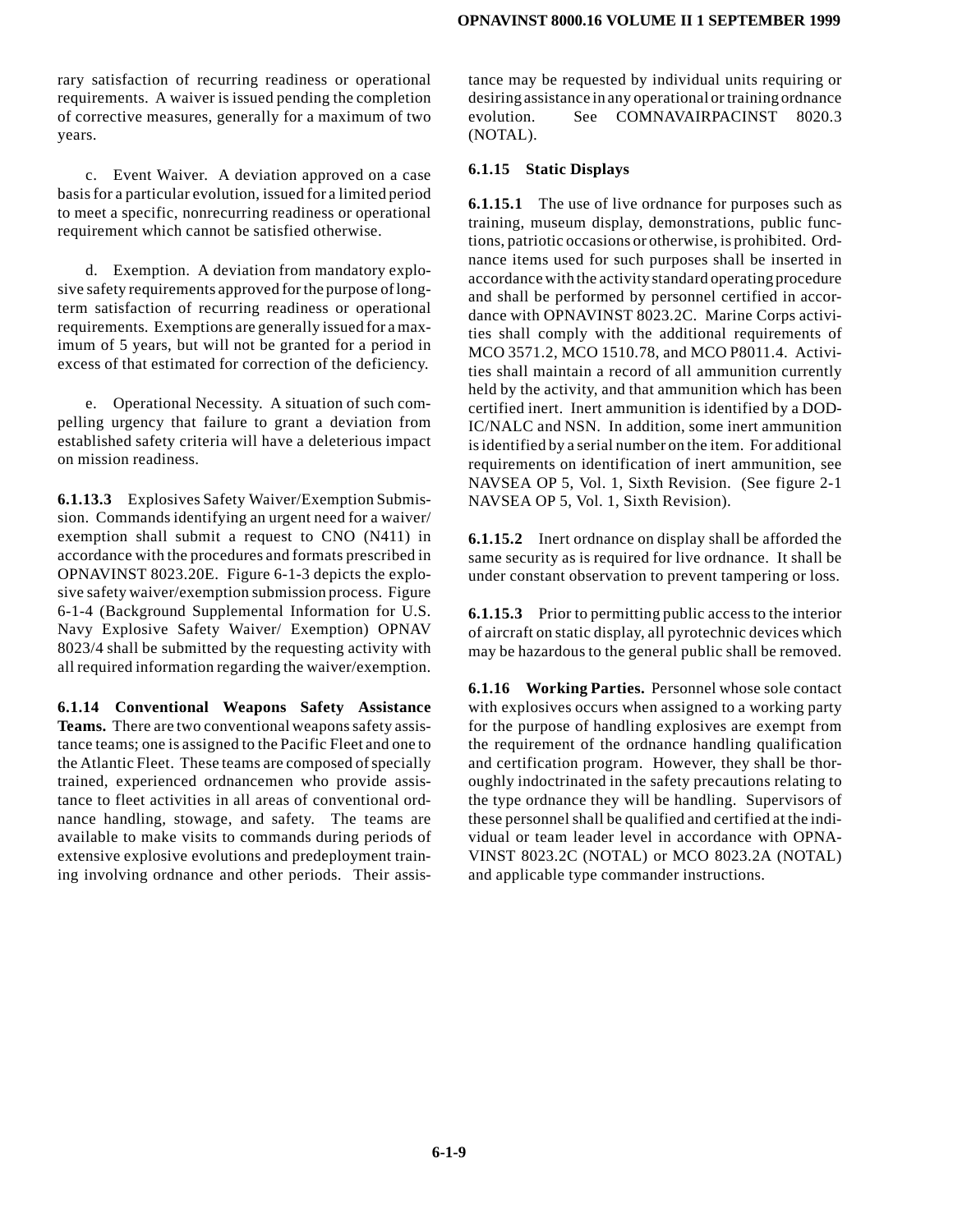

**Figure 6-1-3. Explosives Safety Waiver/Exemption Submission Process**